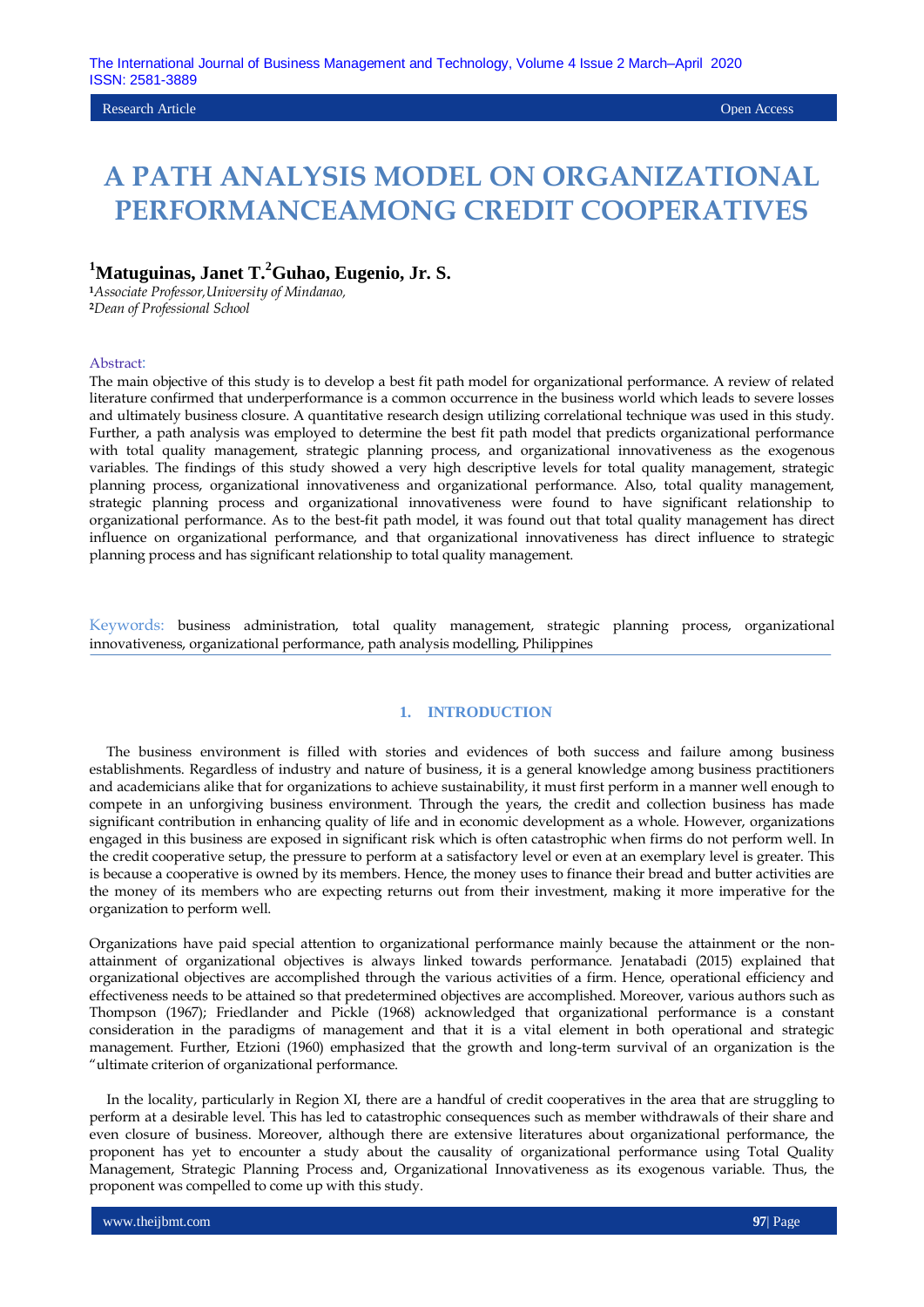## 1.1 Research Objectives

 The main concern of this study is to develop a best fit path model for customer satisfaction. It also seek assess the level of total quality management, strategic planning process, organizational innovativeness and organizational performance of credit cooperatives and the significance on the relationship between total quality management, strategic planning process, organizational innovativeness and organizational performance.

### 1.2 Hypotheses

 There are two hypotheses of this study which are tested at 0.05 level of significance: there is no best path model on organizational performance and there is no significant relationship between the total quality management and organizational performance, strategic planning process and organizational performance and organizational innovativeness and organizational performance.

#### 1.3 Significance of the study

This study will shed light on the magnitude of total quality management, strategic planning process, organizational innovativeness and organizational performance of credit cooperatives in Region XI. This would serve as benchmark in effectively and efficiently managing cooperatives as one of the primary contributors to the economy most especially in poor, less developed and developing countries in the world. This study is considered beneficial to cooperative development policy makers by providing valuable information on the extent to which factors such as governance, members' commitment, motivations, cooperative principles and technology affect the performance of savings and credit co-operatives. Secondly, the study would also benefit the cooperatives sector in order for them to enhance service delivery to their members. Finally, the study will contribute to knowledge that can be explored by scholars studying cooperatives societies and can also be used as a baseline and serves as a secondary data for the researchers who want to conduct further investigation in this area.

#### **2. METHOD**

#### 2.1 Research Design

This study is a quantitative non-experimental research design using correlational techniques. It uses path analysis to identify the best fit path model of organizational performance.

#### 2.2 Population and Sampling

Scientific process was employed in choosing the respondents. Random sampling technique will be used in determining the respondents for this study. A minimum of 400 questionnaires were distributed. Respondents of the study were the officers and employees from renowned credit cooperatives or multi-purpose type with money lending as major business with operations in Region XI. Respondent-officers are those who have served the cooperative for at least 2 years and employee-respondents are those who occupied supervisory and managerial positions and have been employed in the cooperative for at least 2 years. Data gathering was conducted between June up to September of 2019. Survey questionnaires were distributed as early as June, 2019 but retrieval took quite long considering the busy schedules of respondents and the substantial number of items in the questionnaire.

#### 2.3 Research Instrument

Primary data were used in gathering information about the study which consists of four parts, namely: total quality management, strategic planning process, organizational innovativeness and organizational performance. The survey questionnaires utilized in the conduct of the study was sourced from various related researches. Restructuring / modification was carried out to make the instrument more applicable to current local business setting. To make the instrument more contemporary, it was be validated by six (6) expert validators and gained an average rating of 4.14 at a scale of 5. After validation, pilot testing was conducted. Cronbach alpha was used to check the validity of the questionnaire with TQM getting a score 0.891; strategic planning process got a score of 0.861; organizational innovativeness got a rating of 0.870 and organizational performance got a score of 0.913. This reflects that the survey questionnaire was both valid and reliable.

## **3. RESULTS AND DISCUSSION**

Shown in Table 1 is the level of total quality management among credit cooperatives in region XI. The overall mean is 4.32 which has a standard deviation of .419, described as very high. This means that the total quality management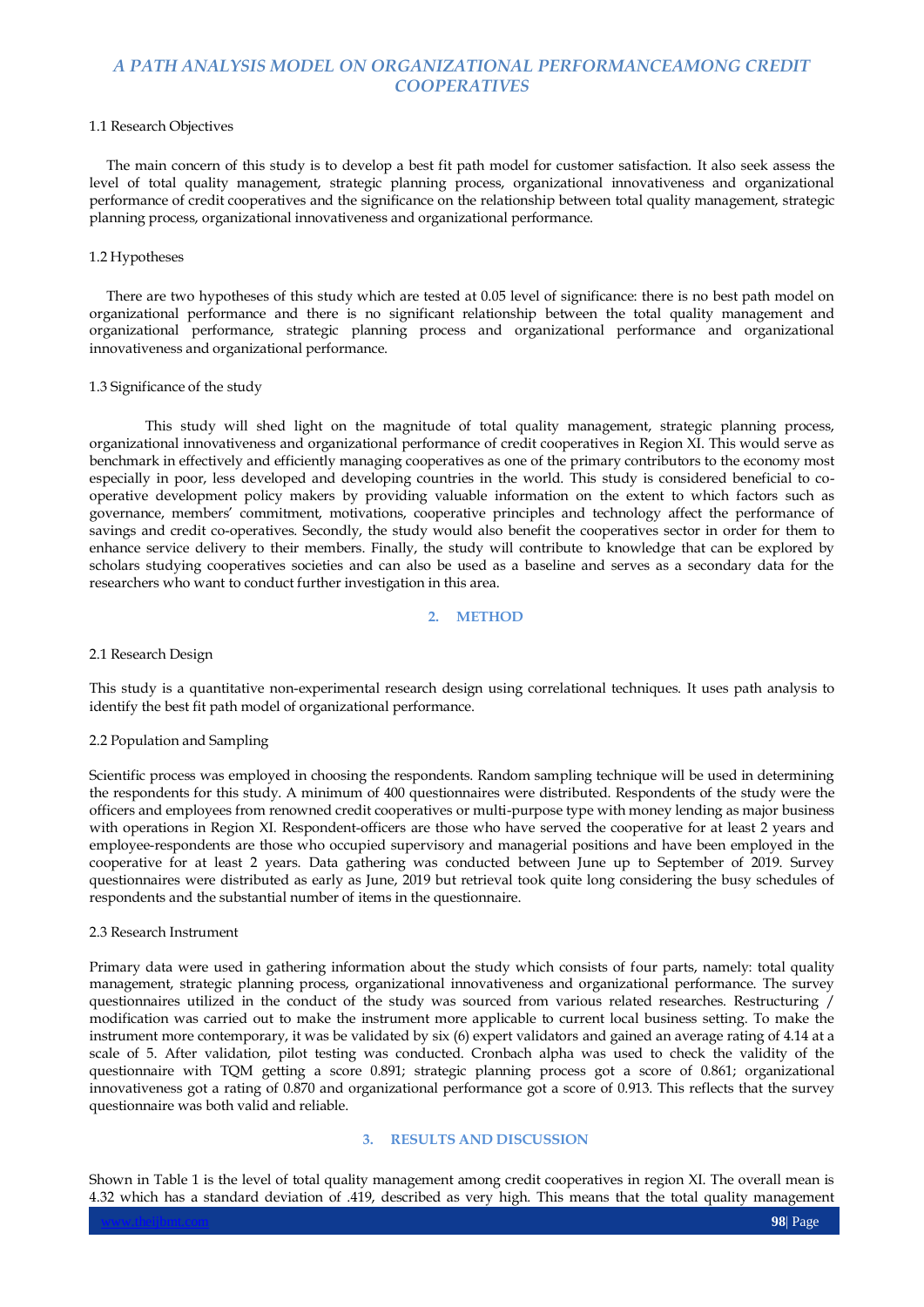among credit cooperatives is always observed. Among the Indicators, the role of divisional top management was ranked highest followed by product/ service design, employee relations, training, process management/ operating procedures, quality data and reporting, and lastly role of the quality department.This implies that renowned credit cooperatives in Region XI have department heads that are actively involved in the quality improvement process of their respective cooperatives; division executives and department heads that accept/assume responsibility for quality performance; top management that support long term quality improvement process and that a goal setting process is conducted in a manner that goals that are set are attainable and realistic. Further, the result also indicated that renowned credit cooperatives are setting clear objectives for quality performance; there is an organizational wide understanding of the quality goals and policies; divisional top management is assessed extensively for the quality of their performance; and that top the top management is able to conduct a proper review of the issues pertaining to quality performance. Finally, the result also signified that a comprehensive and clearly defined quality plan is in place among renowned credit cooperatives in Region XI and that quality improvement is considered to be an approach that results in the increase in their profitability; and cost and schedule is given importance in relation to quality.The result reflected the total quality management theory of Morrow (1997) that TQM is a framework based on the belief that organizations need to have people that are focus on delivering high quality performance for sustainability as this will eventually result to better performance.Arikkok (2017) stated that the value of the function of divisional top management in the implementation of quality process is highly essential towards achieving its objectives. Top management should have indisputable knowledge about the organization's quality policy as well as the undeniable know how on how to implement it. Top management should show good leadership and the commitment to adhere to the quality process so that all people, including those below them will follow. The result further reflected the ideas of Kiran (2016) who unraveled that in order for TQM to be successful, it is important that everyone in the organization accepts responsibility show commitment to the quality process.

| <b>Items</b>                                         | <b>SD</b> | Mean | Descriptive Level |
|------------------------------------------------------|-----------|------|-------------------|
| Role of Divisional Top Management and Quality Policy | 0.446     | 4.53 | Very High         |
| Role of the Quality Department                       | 0.604     | 4.19 | High              |
| Training                                             | 0.514     | 4.28 | Very High         |
| Product/Service Design                               | 0.480     | 4.45 | Very High         |
| Process Management/Operating<br>Procedures           | 0.555     | 4.21 | Very High         |
| Quality Data and Reporting                           | 0.557     | 4.20 | Very High         |
| <b>Employee Relation</b>                             | 0.460     | 4.37 | Very High         |
| <b>Overall</b>                                       | 0.419     | 4.32 | Very High         |

| Table 1. Level of total quality management |  |
|--------------------------------------------|--|
|--------------------------------------------|--|

 Presented in Table 2 is the level of strategic planning process among credit cooperatives in region XI. The overall mean garnered 4.45 score which has a standard deviation of .450, described as very high. This means that the strategic planning process among credit cooperatives is always observed. Among the measures of strategic planning process, institutionalizing the planning function was ranked the highest followed by establishing strategic foundation, managing strategic plan implementation, developing the strategic plans, conducting the strategic situation diagnosis, and optimizing board development and utilization.The result of the study showed that credit cooperatives have key personnel/ managers that are actively participating in the strategic planning process; top executives are recognize to have the official responsibility for the organization's strategic business planning; strategic planning as a top priority activity performed on a daily basis; resources that are allocated primarily for strategic planning; and a set of procedures that are adhered/ practiced in the strategic planning process. The result was cognizant to the opinions of Bryson, 2003; Desai (2000); and Sandada, Pooe and Dhurup (2014) who all agreed that the effectiveness of the quality management process can only be attained if the adoption of the quality process is institutionalized. Strategic planning is now becoming a way of life for many successful firms. This is because strategic planning has proven to enhance the output of organizations. Hence, institutionalizing the planning process is integral to a firm's ability to perform and produce outputs at a satisfactory level since implementing quality processes requires an organization wide knowledge and commitment.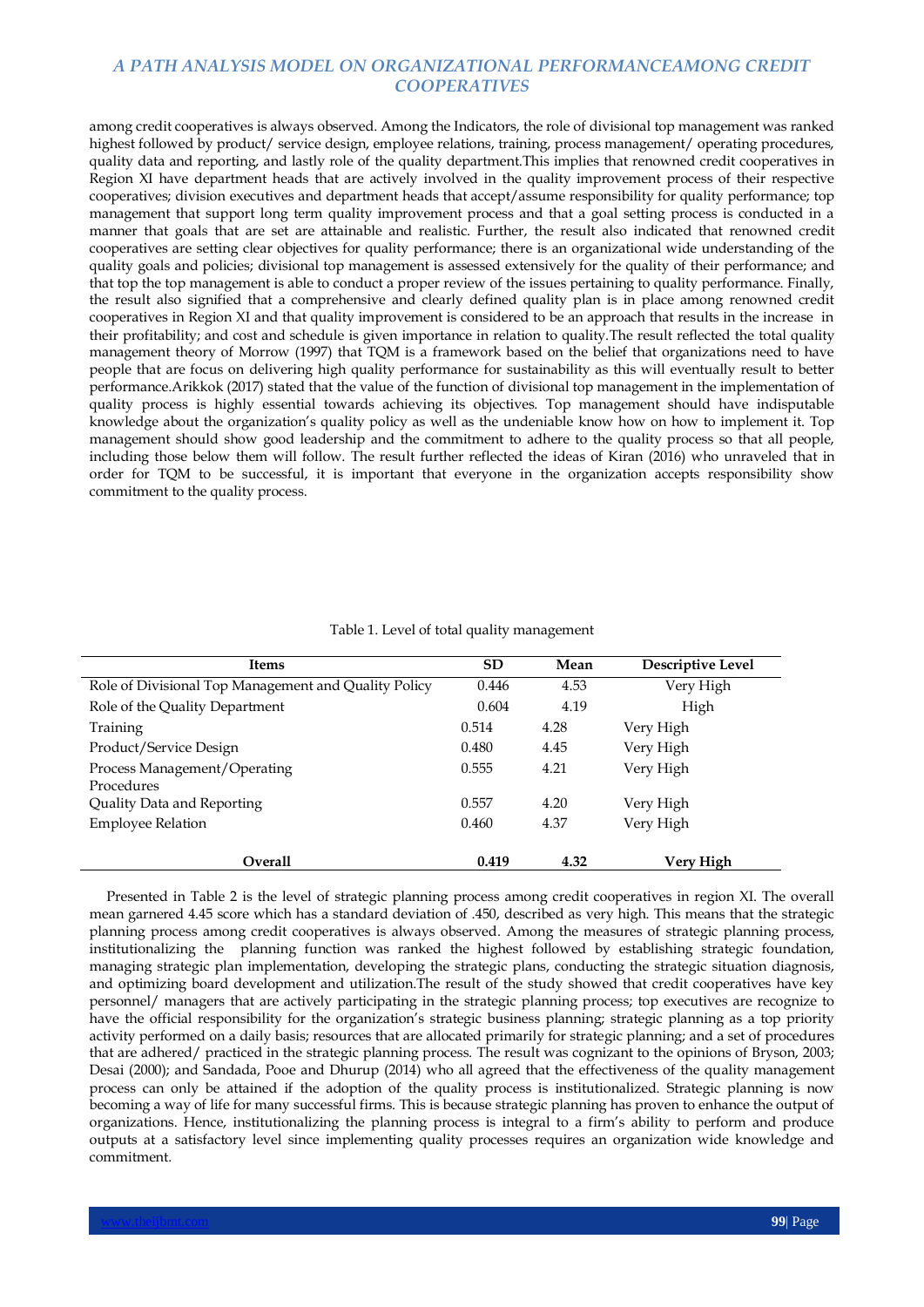Table 2. Level of Strategic Planning Process

| <b>Items</b>                                   | <b>SD</b> | Mean | Descriptive<br>Level |
|------------------------------------------------|-----------|------|----------------------|
| Institutional the Planning Function            | 0.495     | 4.57 | Very High            |
| Establishing the Strategic Foundation          | 0.461     | 4.56 | Very High            |
| Conducting the Strategic Situational Diagnosis | 0.518     | 4.38 | Very High            |
| Developing the Strategic Plans                 | 0.523     | 4.40 | Very High            |
| Managing Strategic Plan Implementation         | 0.562     | 4.48 | Very High            |
| Optimizing Board Development and Utilization   | 0.599     | 4.32 | Very High            |
| <b>Overall</b>                                 | 0.450     | 4.45 | Very High            |

 Reflected in table 3 is the analysis for the level of organizational innovativeness with a mean score of 4.17 and a standard deviation of .495, described as high. This means that the organizational innovativeness among credit cooperatives in region XI is often evident.Among the measures of organizational innovativeness, process innovativeness was rank the highest followed by product innovativeness, strategic innovativeness, market innovativeness and behavior innovativeness. The result implies that renowned credit cooperatives in Region XI are constantly improving their business processes; improvising their conventional methods in solving problems; developing mangy management approaches during the past five years; and changing their production process at a fast rate as compared with their competitors.The result mirrored the description of Das and Joshi (2012); Hilmi, Ramayah and Mustapha (2010) that process innovativeness involves the organization's capability to organize, combine, and control organizational assets to enhance or create new processes. Process innovativeness is instrumental in enhancing the performance of an organization particularly in developing a sustained competitive advantage. Hence process innovativeness strengthens business performance.

| <b>Items</b>                  | <b>SD</b> | Mean | Descriptive Level |
|-------------------------------|-----------|------|-------------------|
| Behavior Innovativeness       | 0.611     | 3.99 | High              |
| <b>Product Innovativeness</b> | 0.572     | 4.29 | Very High         |
| Process Innovativeness        | 0.575     | 4.42 | Very High         |
| Market Innovativeness         | 0.692     | 4.04 | High              |
| Strategic Innovativeness      | 0.678     | 4.13 | High              |
| <b>Overall</b>                | 0.495     | 4.17 | High              |

Table 3 Organizational Innovativeness

Revealed in Table 4 is the level of organizational performance among credit cooperatives in region XI. The overall mean score is 4.41 which has a standard deviation of .463, described as very high. The result means that organizational performance among credit cooperatives in Region XI is excellent.Results revealed that strategy was the dominating indicator followed by resource, measure and analysis, process, capability, and lastly environment.the result bared that renowned credit cooperatives in Region XI are using strategies that are based on target customers and market environment; equipped with leaders that considers employees ideas when planning the future direction of the company; developing, reviewing and updating the strategy every so often based on the information in the business environment, and performance measurement; offering differentiated products based on price, quality and other value compared to competitors; deploying strategies through a framework of key processes and offering established products to new market.The result is supported by Wu (2009) who hammered down a point by saying that having a good strategy based on the company's strength and weaknesses is vital towards taking advantage of opportunities and avoiding threats. Moreover, Treacy and Wiersema (2007), highlighted that there are three categories of organizational strategies: excellence in operation, product leadership, and customer relationship.

Table 4. Level of Organizational Performance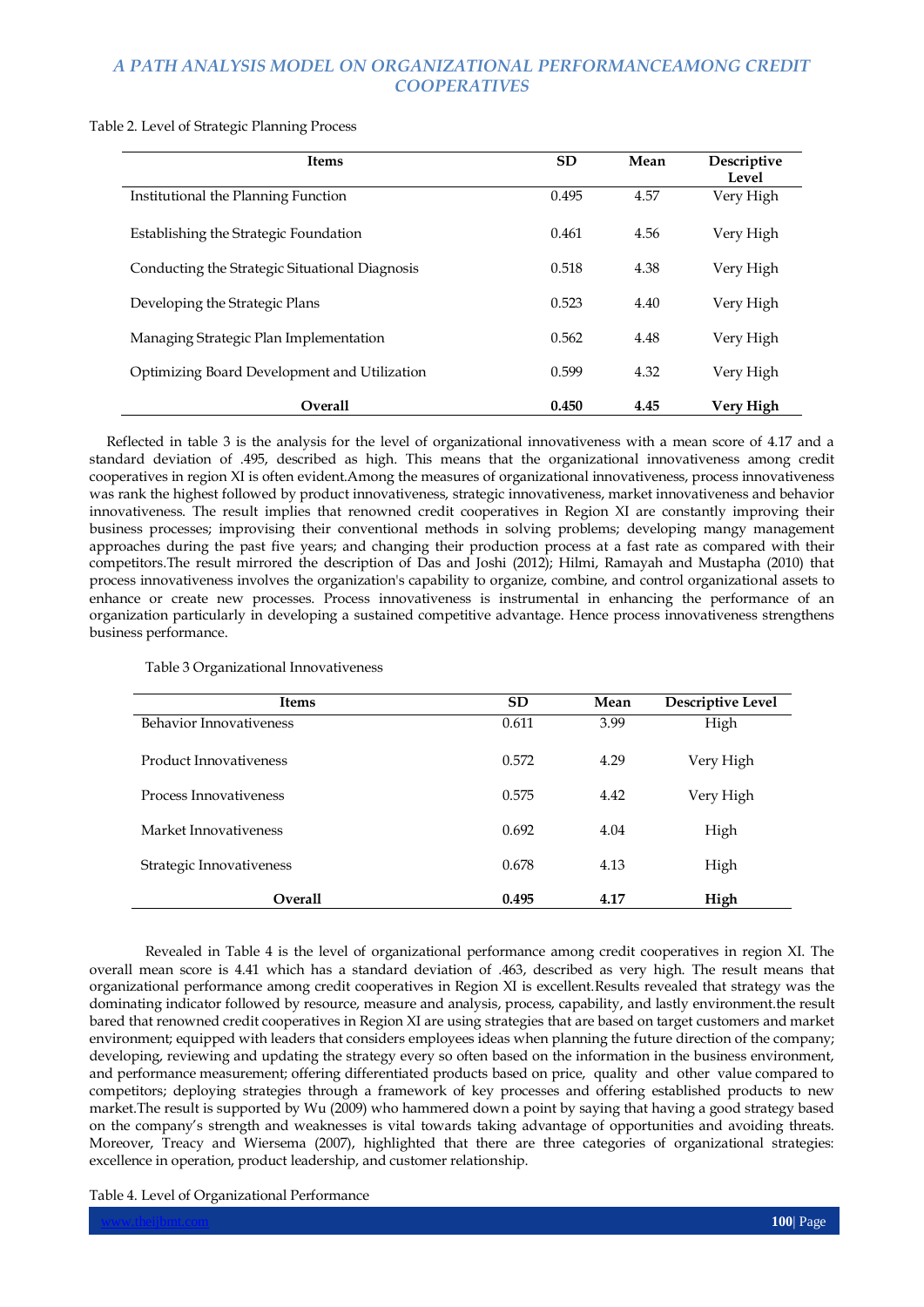| <b>Items</b>         | <b>SD</b> | Mean | <b>Descriptive Level</b> |
|----------------------|-----------|------|--------------------------|
| Capability           | 0.531     | 4.37 | Very High                |
| Resource             | 0.544     | 4.46 | Very High                |
| Environment          | 0.525     | 4.32 | Very High                |
| Strategy             | 0.532     | 4.49 | Very High                |
| Process              | 0.505     | 4.38 | Very High                |
| Measure and Analysis | 0.541     | 4.42 | Very High                |
| Overall              | 0.463     | 4.41 | Very High                |

Reflected in Table 5 is the significance on the relationship between total quality management and organizational performance with an overall computed p-value of .000 which is lesser than the .05 level of significance, hence the two variables are correlated. The r-value of .819 signifies a strong positive relationship between Total quality management and organizational performance. The null hypothesis is therefore rejected in favor with the alternative hypothesis.In addition, all measures of total quality measures were found to be significantly related to organizational performance. The result gave credence to the claims of Demibag, Lenny Koh, Tatoglu and Zaim (2006) who established that organizations should master the implementation of TQM since it can help organization arrive at the desired business outcomes. This is further supported by Saraph, Benson, and Schroder (1989) that an increased business performance can be attained if there is a well-established structure, system and processes in place within the organization to support the TQM process. Various Authors such as Easton and Jarrel (1998); and Hendricks and Singhal (2001) who shared similar findings that businesses that are able to establish and implement TQM in their operations are able to perform better than their counterparts that do not use TQM.

Table 5. Correlation between Total Quality Management and Organizational Performance

| <b>Total Quality</b><br>Management                                       | Capability          | Resource            | Environment         | <b>Strategy</b>     | <b>Process</b>      | Measure<br>and<br>Analysis | Overall<br>Organizational<br>Performance |
|--------------------------------------------------------------------------|---------------------|---------------------|---------------------|---------------------|---------------------|----------------------------|------------------------------------------|
| <b>Role of Divisional Top</b><br>Management and<br><b>Quality Policy</b> | $0.521*$<br>(0.000) | $0.721*$<br>(0.000) | $0.553*$<br>(0.000) | $0.639*$<br>(0.000) | $0.546*$<br>(0.000) | $0.588*$<br>(0.000)        | $0.682*$<br>(0.000)                      |
| <b>Role of the Quality</b>                                               | $0.451*$            | $0.407*$            | $0.568*$            | $0.409*$            | $0.546*$            | $0.427*$                   | $0.535*$                                 |
| Department                                                               | (0.000)             | (0.000)             | (0.000)             | (0.000)             | (0.000)             | (0.000)                    | (0.000)                                  |
| Training                                                                 | $0.550*$            | $0.564*$            | $0.619*$            | $0.528*$            | $0.607*$            | $0.530*$                   | $0.648*$                                 |
|                                                                          | (0.000)             | (0.000)             | (0.000)             | (0.000)             | (0.000)             | (0.000)                    | (0.000)                                  |
| <b>Product/Service Design</b>                                            | $0.557*$            | $0.715*$            | $0.596*$            | $0.645*$            | $0.585*$            | $0.587*$                   | $0.704*$                                 |
|                                                                          | (0.000)             | (0.000)             | (0.000)             | (0.000)             | (0.000)             | (0.000)                    | (0.000)                                  |
| Process<br>Management/Operating<br>Procedures                            | $0.600*$<br>(0.000) | $0.637*$<br>(0.000) | $0.655*$<br>(0.000) | $0.551*$<br>(0.000) | $0.631*$<br>(0.000) | $0.552*$<br>(0.000)        | $0.692*$<br>(0.000)                      |
| Quality Data and                                                         | $0.569*$            | $0.598*$            | $0.622*$            | $0.542*$            | $0.612*$            | $0.586*$                   | $0.673*$                                 |
| Reporting                                                                | (0.000)             | (0.000)             | (0.000)             | (0.000)             | (0.000)             | (0.000)                    | (0.000)                                  |
| <b>Employee Relation</b>                                                 | $0.683*$            | $0.640*$            | $0.699*$            | $0.598*$            | $0.716*$            | $0.598*$                   | $0.750*$                                 |
|                                                                          | (0.000)             | (0.000)             | (0.000)             | (0.000)             | (0.000)             | (0.000)                    | (0.000)                                  |
| <b>Overall Total Quality</b>                                             | $0.688*$            | $0.744*$            | $0.759*$            | $0.680*$            | $0.745*$            | $0.676*$                   | $0.819*$                                 |
| Management                                                               | (0.000)             | (0.000)             | (0.000)             | (0.000)             | (0.000)             | (0.000)                    | (0.000)                                  |

## **Organizational Performance**

\*Significant at 0.05 significance level.

Depicted in Table 6 is the result on the significance of the relationship between strategic planning process and organizational performance. The result got a p-value of .000 which is lesser than the .05 level of significance hence, the two variables are correlated. The r-value of .867 signifies that there is a strong positive correlation between strategic planning process and organizational performance. The null hypothesis is therefore rejected in favor with the alternative hypothesis.Moreover, all indicators of strategic planning processwere found to be significantly related to organizational performance which contributed to a strong overall correlation.The result validated the strategic planning theory of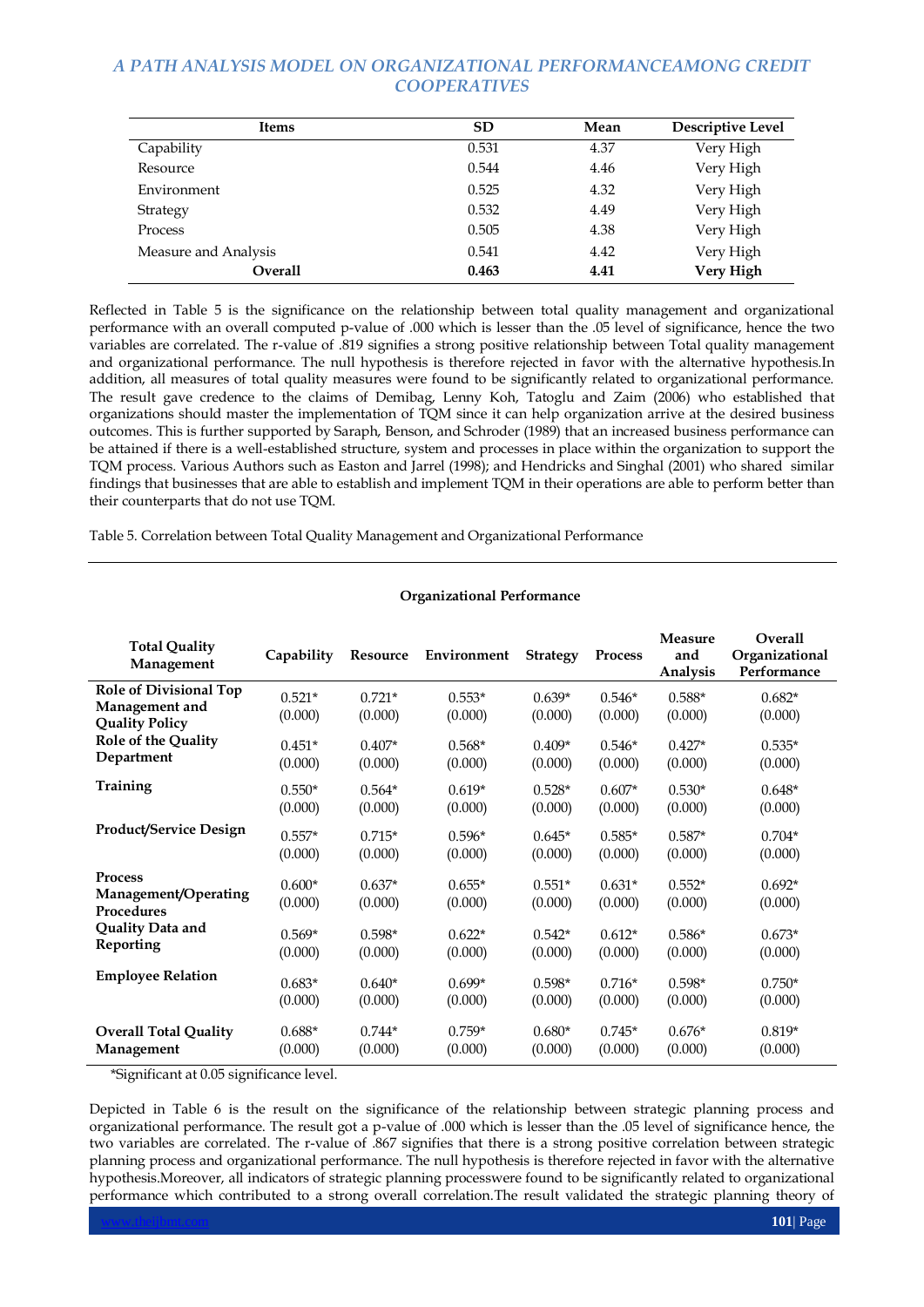Robinson and Pearce (1983) that a well-established strategic planning process enables the organization to plan and use the utilization of their resources, skills and knowledge which contributes to the attainment of their mission, goals and objectives in an environment of ongoing change.Moreover, Julian (2013) who founded that strategic planning and organization performance are interrelated. However, there are various ways to measure the effectiveness of strategic planning process and selecting the appropriate approach to measuring relationship between strategic planning and organization performance must be done with caution.

Table 6. Correlation between Strategic Planning Process and Organizational Performance

| Strategic                                |            | <b>Organizational Performance</b> |             |                 |          |                            |                                          |
|------------------------------------------|------------|-----------------------------------|-------------|-----------------|----------|----------------------------|------------------------------------------|
| Planning<br><b>Process</b>               | Capability | <b>Resource</b>                   | Environment | <b>Strategy</b> | Process  | Measure<br>and<br>Analysis | Overall<br>Organizational<br>Performance |
| Institutional                            | $0.522*$   | $0.665*$                          | $0.561*$    | $0.743*$        | $0.533*$ | $0.555*$                   | $0.684*$                                 |
| the Planning<br>Function                 | (0.000)    | (0.000)                           | (0.000)     | (0.000)         | (0.000)  | (0.000)                    | (0.000)                                  |
| Establishing                             | $0.546*$   | $0.693*$                          | $0.611*$    | $0.744*$        | $0.621*$ | $0.617*$                   | $0.732*$                                 |
| the Strategic<br>Foundation              | (0.000)    | (0.000)                           | (0.000)     | (0.000)         | (0.000)  | (0.000)                    | (0.000)                                  |
| Conducting the                           |            |                                   |             |                 |          |                            |                                          |
| Strategic                                | $0.636*$   | $0.758*$                          | $0.764*$    | $0.744*$        | $0.725*$ | $0.670*$                   | $0.820*$                                 |
| Situational                              | (0.000)    | (0.000)                           | (0.000)     | (0.000)         | (0.000)  | (0.000)                    | (0.000)                                  |
| Diagnosis                                |            |                                   |             |                 |          |                            |                                          |
| Developing the<br><b>Strategic Plans</b> | $0.642*$   | $0.721*$                          | $0.684*$    | $0.741*$        | $0.728*$ | $0.684*$                   | $0.802*$                                 |
|                                          | (0.000)    | (0.000)                           | (0.000)     | (0.000)         | (0.000)  | (0.000)                    | (0.000)                                  |
| Managing                                 | $0.610*$   | $0.794*$                          | $0.726*$    | $0.815*$        | $0.670*$ | $0.665*$                   | $0.818*$                                 |
| Strategic Plan<br>Implementation         | (0.000)    | (0.000)                           | (0.000)     | (0.000)         | (0.000)  | (0.000)                    | (0.000)                                  |
| Optimizing                               |            |                                   |             |                 |          |                            |                                          |
| <b>Board</b>                             | $0.547*$   | $0.493*$                          | $0.580*$    | $0.518*$        | $0.582*$ | $0.447*$                   | $0.604*$                                 |
| Development                              | (0.000)    | (0.000)                           | (0.000)     | (0.000)         | (0.000)  | (0.000)                    | (0.000)                                  |
| and Utilization                          |            |                                   |             |                 |          |                            |                                          |
| Overall                                  |            |                                   |             |                 |          |                            |                                          |
| Strategic                                | $0.684*$   | $0.800*$                          | $0.766*$    | $0.834*$        | $0.753*$ | $0.706*$                   | $0.867*$                                 |
| Planning                                 | (0.000)    | (0.000)                           | (0.000)     | (0.000)         | (0.000)  | (0.000)                    | (0.000)                                  |
| Process                                  |            |                                   |             |                 |          |                            |                                          |

\*significant at .05 significant level

Portrayed in Table 7 is the result on the significance of the relationship between organizational innovativeness and organizational performance. The result got a p-value of .000 which is lesser than the .05 level of significance hence, the two variables are correlated. The r-value of .844 signifies that there is a strong positive correlation between the two variables. Thus, null hypothesis is therefore rejected in favor with the alternative hypothesis. Likewise, all indicators of the exogenous variable was found to have a significant relationship with the endogenous organizational performance. The findings of this study vindicated the diffusion of Innovation theory of Rogers (1979) in which people, as part of a social system, adopt a new idea, behavior, or product. The key to adoption is that the person must perceive the idea, behavior, or product as new or innovative. It is through this that diffusion is possible. Thus, adapting to new ideas lead to easy integration on the different changes the organization make making it clearer to attain improved organizational performance. The result is supported by the Finoti, Didonet, Toaldo, and Martins (2017) who revealed that innovativeness is associated with organizational performance through the marketing strategy process. Innovativeness has been investigated as an important driver of organizational performance (Rhee, Park, & Lee, 2010; Kyrgidou&Spyropoulou, 2013; Dibrell, Craig, &Neubaum, 2014).

Table 7. Correlation between Organizational Innovativeness and Organizational Performance

**Organizational Organizational Performance**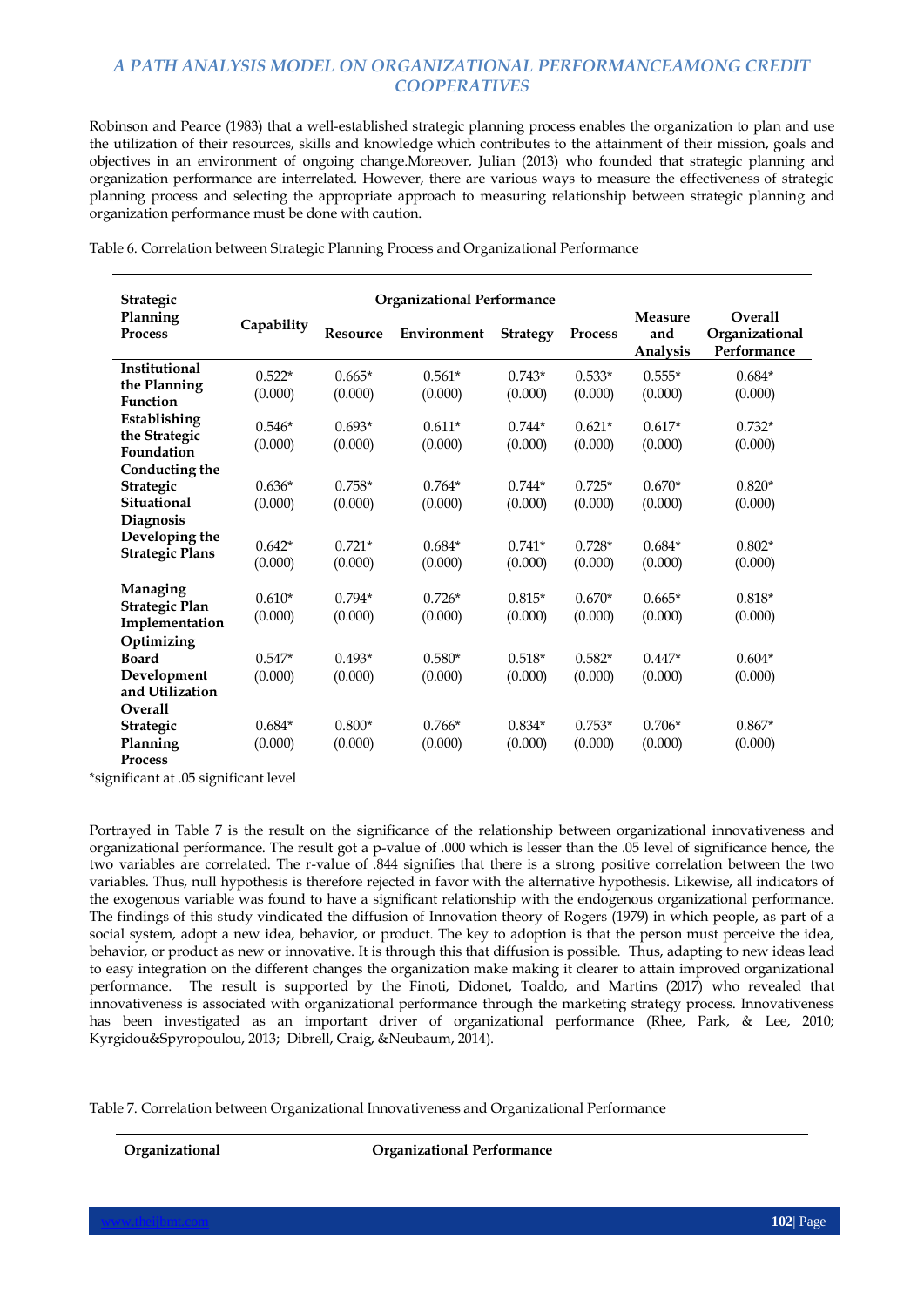| <b>Innovativeness</b>                                     | Capability          | Resource            | Environment         | <b>Strategy</b>     | <b>Process</b>      | <b>Measure</b><br>and<br>Analysis | Overall<br>Organizational<br>Performance |
|-----------------------------------------------------------|---------------------|---------------------|---------------------|---------------------|---------------------|-----------------------------------|------------------------------------------|
| <b>Behavior</b>                                           | $0.474*$            | $0.391*$            | $0.536*$            | $0.372*$            | $0.467*$            | $0.371*$                          | $0.498*$                                 |
| <b>Innovativeness</b>                                     | (0.000)             | (0.000)             | (0.000)             | (0.000)             | (0.000)             | (0.000)                           | (0.000)                                  |
| Product                                                   | $0.617*$            | $0.745*$            | $0.761*$            | $0.727*$            | $0.679*$            | $0.621*$                          | $0.792*$                                 |
| <b>Innovativeness</b>                                     | (0.000)             | (0.000)             | (0.000)             | (0.000)             | (0.000)             | (0.000)                           | (0.000)                                  |
| <b>Process</b>                                            | $0.562*$            | $0.786*$            | $0.644*$            | $0.749*$            | $0.625*$            | $0.645*$                          | $0.767*$                                 |
| <b>Innovativeness</b>                                     | (0.000)             | (0.000)             | (0.000)             | (0.000)             | (0.000)             | (0.000)                           | (0.000)                                  |
| <b>Market</b>                                             | $0.639*$            | $0.361*$            | $0.634*$            | $0.429*$            | $0.688*$            | $0.476*$                          | $0.613*$                                 |
| <b>Innovativeness</b>                                     | (0.000)             | (0.000)             | (0.000)             | (0.000)             | (0.000)             | (0.000)                           | (0.000)                                  |
| <b>Strategic</b>                                          | $0.591*$            | $0.538*$            | $0.677*$            | $0.581*$            | $0.662*$            | $0.570*$                          | $0.690*$                                 |
| <b>Innovativeness</b>                                     | (0.000)             | (0.000)             | (0.000)             | (0.000)             | (0.000)             | (0.000)                           | (0.000)                                  |
| <b>Overall</b><br>Organizational<br><b>Innovativeness</b> | $0.730*$<br>(0.000) | $0.699*$<br>(0.000) | $0.820*$<br>(0.000) | $0.712*$<br>(0.000) | $0.791*$<br>(0.000) | $0.674*$<br>(0.000)               | $0.844*$<br>(0.000)                      |

\*significant at .05 significant level

 Presented in table 8 is the result of the goodness of fit measures of the four path analysis models.There were four hypothesized models formulated and tested in this study. screening of variables was critically observed to give premium on the normality of the data. Variables with interval or ratio data were counted in the formulation of models. Generated models of this study were solidified with theories.In identifying the best fit path model, all indices included must consistently fall within the acceptable ranges. Chi-square/degrees of freedom value should be less than 2 with its corresponding p-value greater than .05. Root mean square error approximation value must be less than .05, the other indices such as normed fit index, Tucker-Lewis index, comparative fit index, and the goodness fit index must all be greater than .95.Model 4 obtained the following results: P of Close Fit (P-Close) is .858; Chi-Square/Degrees of Freedom (CMIN/DF) is .088; Probability Value (P-value) is .767; Goodness of Fit Index (GFI) is 1.000; Comparative Fit Index (CFI) is .1.000; Normed Fit Index (NFI) is 1.000; Tucker-Lewis Index (TLI) is 1.004; Root Means Square of Error Approximation (RMSEA) is .000. These indices satisfied the requirement of the goodness of fit measures. Moreover, this is an indication that generated model 4 is the best fit path model.

The generated model 4 in standardized solution is picture out in Figure 3. Results denoted that the latent variable total quality management had significant contribution to the latent variable organizational performance. It could be observed from the data that the strategic planning process and Organizational Innovativeness had no significant correlation to the organizational performance. Hence, the findings suggest that organizational performance of credit cooperatives were best anchored on: total quality management.

 The result further strengthened the TQM theory of Morrow (1997) that the presence or implementation of total quality management among organizations is a portal towards achieving organizational objectives, and more importantly, in the sustainability of the business. Hence, it is undeniable that total quality management positively affects organizational performance in various levels.The result was comparable to the findings of Demibag, Lenny Koh, Tatoglu and Zaim (2006); Gharakani, Rahmati, Farrokhi and Farahmandian (2013); and Arikkok (2017) that TQM implementation is an essential tool that creates competitive advantage leading to a better organizational performance.On the other hand, Arikkok (2017); Kiran (2016) emphasized that top management plays a crucial role in the implementation of total quality management and is therefore the primary party accountable for its success or failure. The result of the implementation of TQM will determine if business outcomes are good or bad.

Table 8. Summary of Goodness of Fit Measures of the Four Path Analysis Models

| Model | <b>CMIN/DF</b>                                                                                                                                       | P-Value | <b>NFI</b> | <b>TLI</b> | <b>CFI</b> | <b>GFI</b> | <b>RMSEA</b> | P-Close |
|-------|------------------------------------------------------------------------------------------------------------------------------------------------------|---------|------------|------------|------------|------------|--------------|---------|
|       | 0 <value<2< td=""><td>&gt; .05</td><td>&gt; .95</td><td>&gt; .95</td><td>&gt; .95</td><td>&gt; .95</td><td>&lt; .05</td><td>&gt; .05</td></value<2<> | > .05   | > .95      | > .95      | > .95      | > .95      | < .05        | > .05   |
|       |                                                                                                                                                      |         |            |            |            |            |              |         |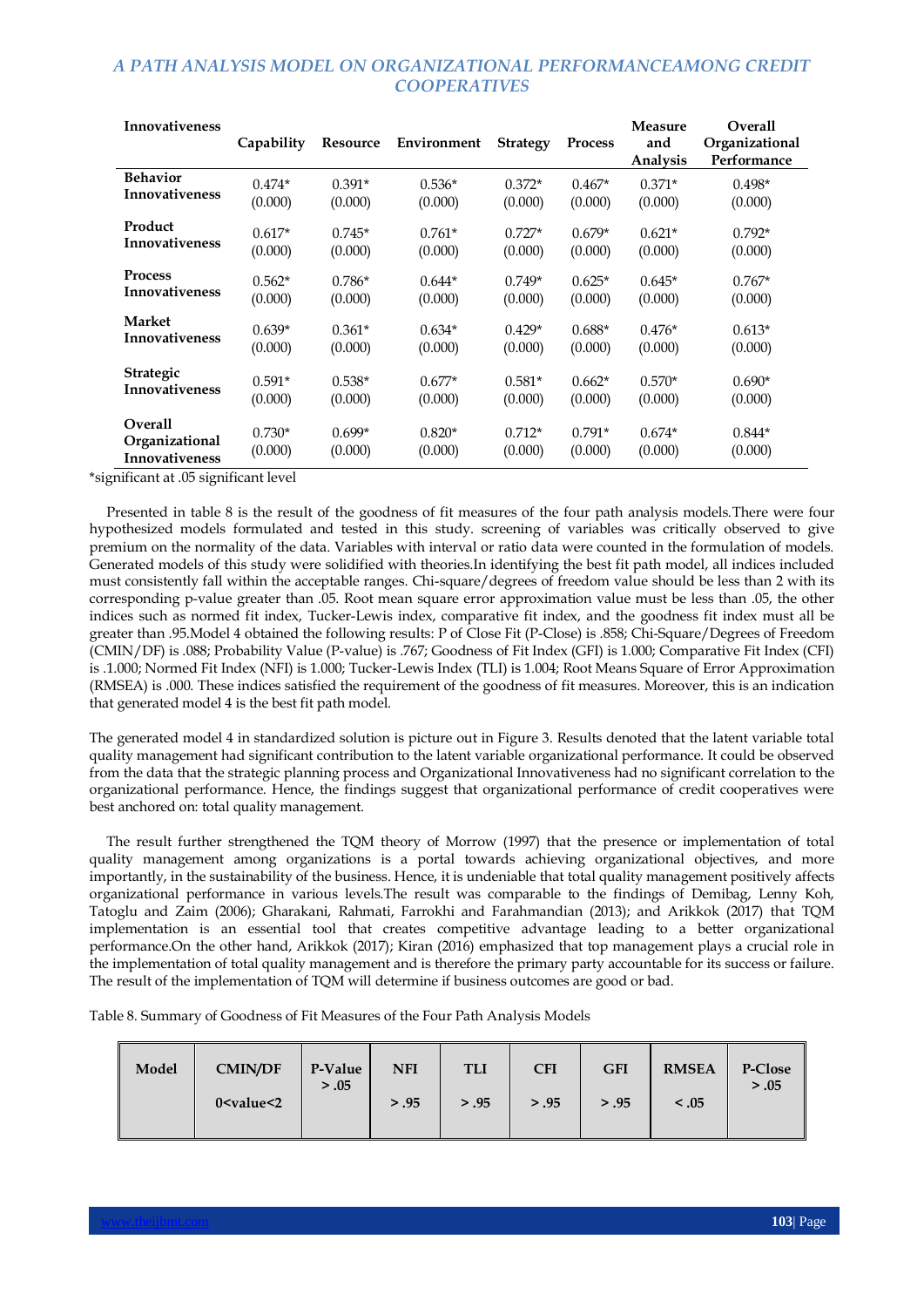| 1                       | 363.042 | 0.000 | 0.763 | $-0.462$ | 0.763 | 0.773 | 0.941 | 0.000 |
|-------------------------|---------|-------|-------|----------|-------|-------|-------|-------|
| $\overline{2}$          | 133.355 | 0.000 | 0.913 | 0.479    | 0.913 | 0.878 | 0.569 | 0.000 |
| 3                       | 115.043 | 0.000 | 0.925 | 0.551    | 0.925 | 0.891 | 0.528 | 0.000 |
| $\overline{\mathbf{4}}$ | 0.088   | 0.767 | 1.000 | 1.004    | 1.000 | 1.000 | 0.000 | 0.858 |

**Legend:**

**CMIN/DF-**Chi-Square/Degrees of Freedom **NFI -** Normed Fit Index **CFI -** Comparative Fit Index **RMSEA-** Root Means Square of Error Approximation **GFI -** Goodness of Fit Index<br>**P-Close** - P of Close Fit **P-Value -** Probability value



Fig. 1. The Best Fit Path Model on Organizational Performance

## **4. Conclusion**

 The best path model generated in this study showed that total quality management is the best predictor of organizational performance, and that credit cooperatives should focus on the continuous planning and execution of total quality processes in order to consistently perform at the highest level. Periodic monitoring and evaluation should be consistently conducted so that performance is maintained. Lastly, since the business environment is ever changing cooperatives should periodically conduct a situation analysis in order to keep abreast with the latest development in cooperative management as well as to identify possible trends and phenomenon that may affect organizational performance.